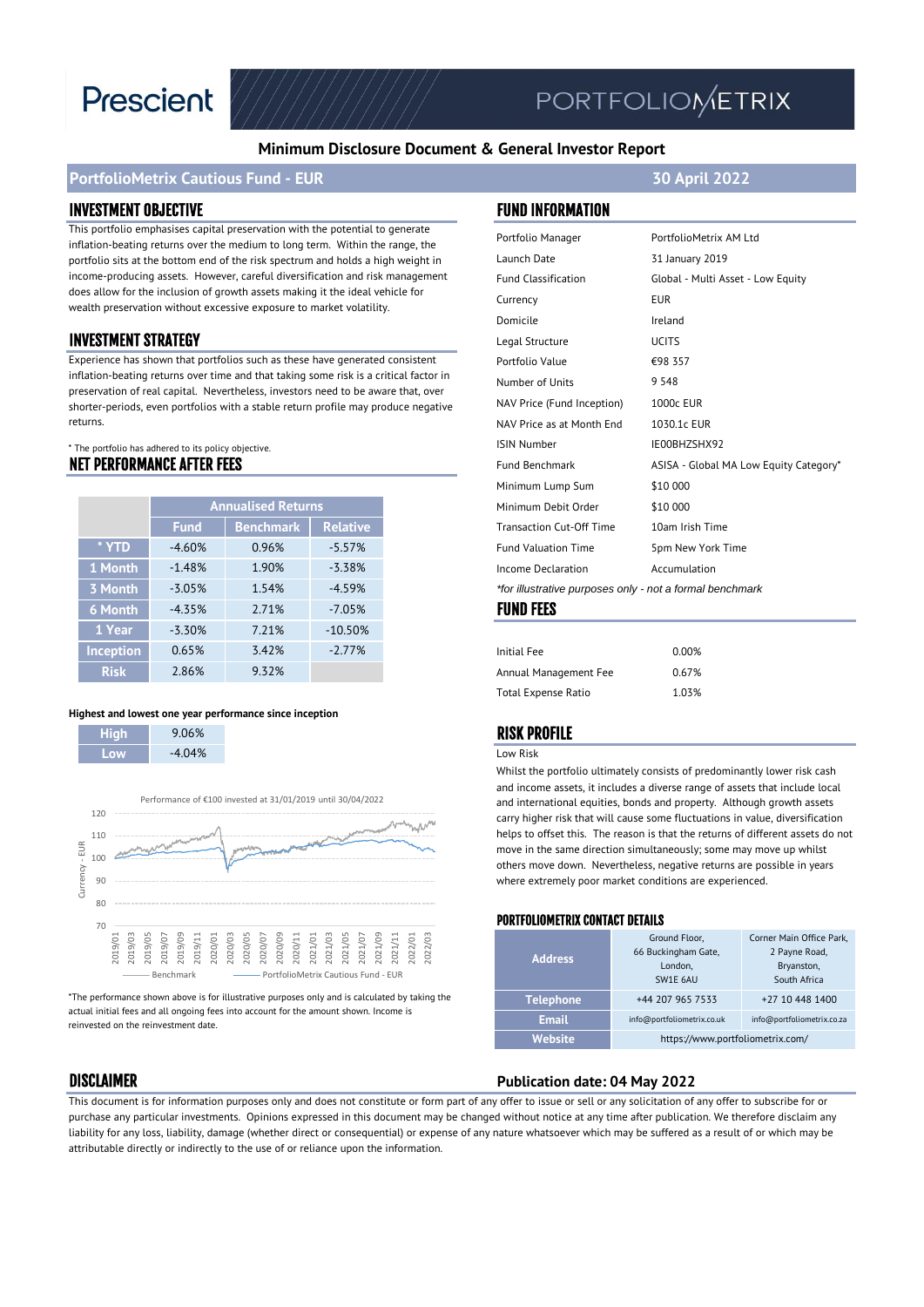# **Prescient**

## PORTFOLIOMETRIX

**30 APRIL 2022**

### **PortfolioMetrix Cautious Fund - EUR**

#### LOOKTHROUGH ASSET ALLOCATION LOOKTHROUGH FUND ALLOCATIONS

Asset allocation is the primary driver of risk in the portfolio – it is also the primary driver of returns. In this portfolio, there is a strong bias towards lower-risk assets, although the benefits of diversification allow for the inclusion of growth assets.



reporting period.

#### PORTFOLIO MANAGER

#### **Brandon Zietsman, CAIA, CFA®**

Brandon is a CFA® charterholder, a CAIA charterholder and has over 25 years' worth of financial services experience, spanning financial engineering and structuring, quantitative analysis, portfolio construction and investment management. Brandon is Head of Investments at PortfolioMetrix.

| Liam Dawson, CFA, CAIA       |
|------------------------------|
| Taahir Ramchandra, Bcom Hons |
| Chloe Tang, BSc Hons         |
| Oliver Jones, BSc Hons       |
| Riccardo Peretti, BCom Hons  |
|                              |

Unless denoted otherwise the target underlying funds are held within UCITS funds managed by PortfolioMetrix. These underlying funds are selected based on a rigorous quantitative (numbers) and qualitative (judgement) process. Typically, funds are selected that are specific to an asset class, although flexible funds may be used when appropriate. The current profile target weights are indicated in the chart below, although these will be varied by the investment committee as circumstances dictate.



#### DISCLAIMER

This document is for information purposes only and does not constitute or form part of any offer to issue or sell or any solicitation of any offer to subscribe for or purchase any particular investments. Opinions expressed in this document may be changed without notice at any time after publication. We therefore disclaim any liability for any loss, liability, damage (whether direct or consequential) or expense of any nature whatsoever which may be suffered as a result of or which may be attributable directly or indirectly to the use of or reliance upon the information.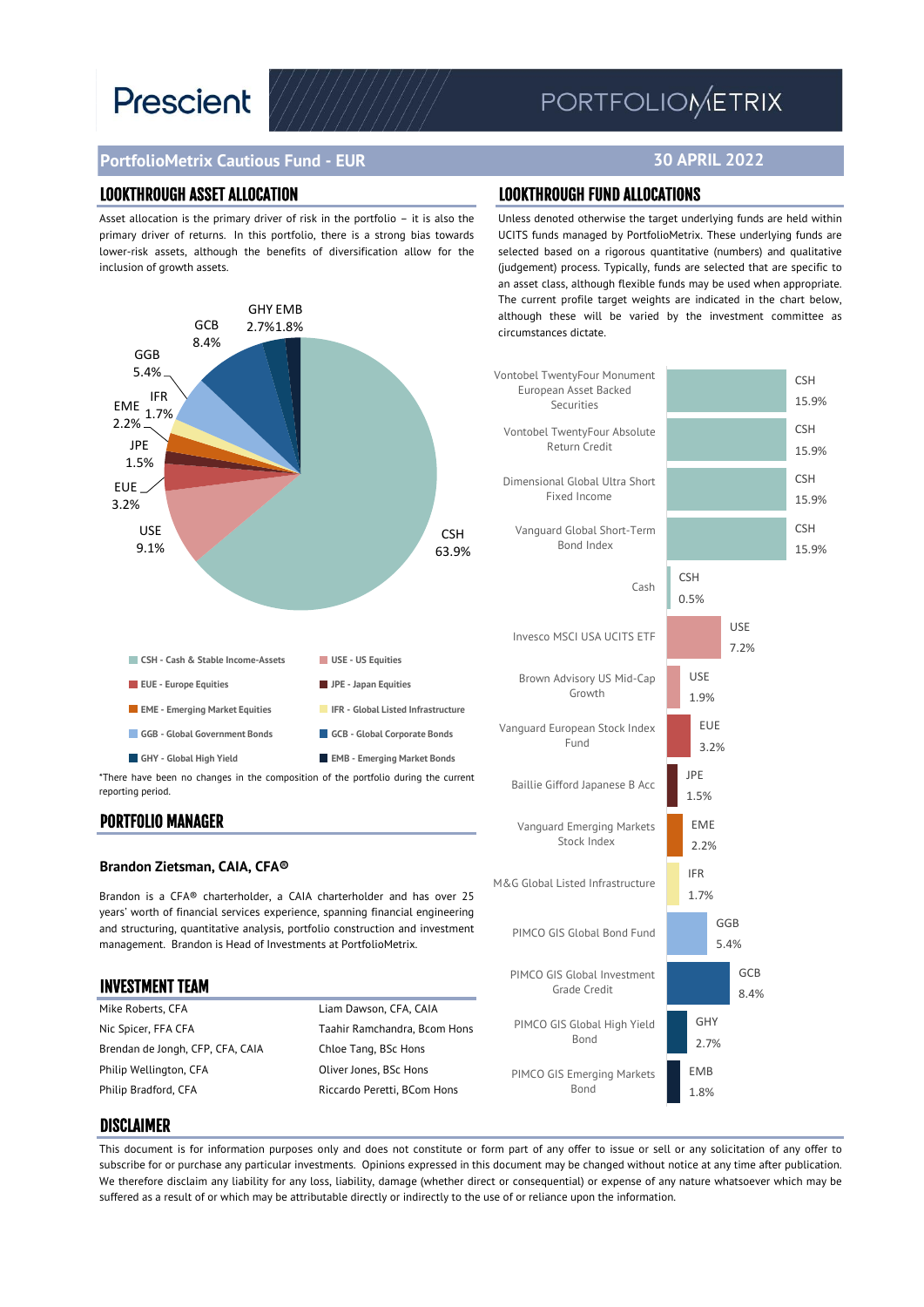# **Prescient**

### **PortfolioMetrix Cautious Fund - EUR**

## PORTFOLIOMETRIX

#### **30 APRIL 2022**

#### Glossary Summary

**Annualised performance:** Annualised performance shows longer term performance rescaled to a 1 year period. Annualised performance is the average return per year over the period. Actual annual figures are available to the investor on request.

**Highest & Lowest return:** The highest and lowest returns for any 1 year over the period since inception have been shown. **NAV:** The net asset value represents the assets of a Fund less its liabilities.

#### Contact Details

| <b>Management Company</b>                  | Trustee                                | <b>Investment Manager</b>            |
|--------------------------------------------|----------------------------------------|--------------------------------------|
| Prescient Global Funds ICAV                | Northern Trust Fiduciary (Ireland) Ltd | PortfolioMetrix Asset Management Ltd |
| 35 Merrion Square East, Dublin 2, D02 KH30 | Georges Court, 54 62                   | 66 Buckingham Gate, London, SW1E 6AU |
| Tel: +353 1676 6959                        | Townsend Street, Dublin 2, Ireland     | Tel: +44 207 965 7533                |
| Email: info@prescient.ie                   | Tel: +353 1 542 2000                   | Email: info@portfoliometrix.co.uk    |
| Website: www.prescient.ie                  | Website: www.northerntrust.com         | Website: www.portfoliometrix.com     |

#### Disclaimer for Fund Specific Risk

1. Default risk: The risk that the issuers of fixed income instruments (e.g. bonds) may not be able to meet interest payments nor repay the money they have borrowed. The issuers credit quality it vital. The worse the credit quality, the greater the risk of default and therefore investment loss.

2. Derivatives risk: The use of derivatives could increase overall risk by magnifying the effect of both gains and losses in a Fund. As such, large changes in value and potentially large financial losses could result.

3. Developing Market (excluding SA) risk: Some of the countries invested in may have less developed legal, political, economic and/or other systems. These markets carry a higher risk of financial loss than those in countries generally regarded as being more developed.

4. Foreign Investment risk: Foreign securities investments may be subject to risks pertaining to overseas jurisdictions and markets, including (but not limited to) local liquidity, macroeconomic, political, tax, settlement risks and currency fluctuations.

5. Interest rate risk: The value of fixed income investments (e.g. bonds) tends to be inversely related to interest and inflation rates. Hence their value decreases when interest rates and/or inflation rises.

6. Property risk: Investments in real estate securities can carry the same risks as investing directly in real estate itself. Real estate prices move in response to a variety of factors, including local, regional and national economic and political conditions, interest rates and tax considerations.

7. Currency exchange risk: Changes in the relative values of individual currencies may adversely affect the value of investments and any related income.

8. Geographic / Sector risk: For investments primarily concentrated in specific countries, geographical regions and/or industry sectors, their resulting value may decrease whilst portfolios more broadly invested might grow.

9. Derivative counterparty risk: A counterparty to a derivative transaction may experience a breakdown in meeting its obligations thereby leading to financial loss.

10. Liquidity risk: If there are insufficient buyers or sellers of particular investments, the result may lead to delays in trading and being able to make settlements, and/or large fluctuations in value. This may lead to larger financial losses than expected.

11. Equity investment risk: Value of equities (e.g. shares) and equity-related investments may vary according to company profits and future prospects as well as more general market factors. In the event of a company default (e.g. bankruptcy), the owners of their equity rank last in terms of any financial payment from that company.